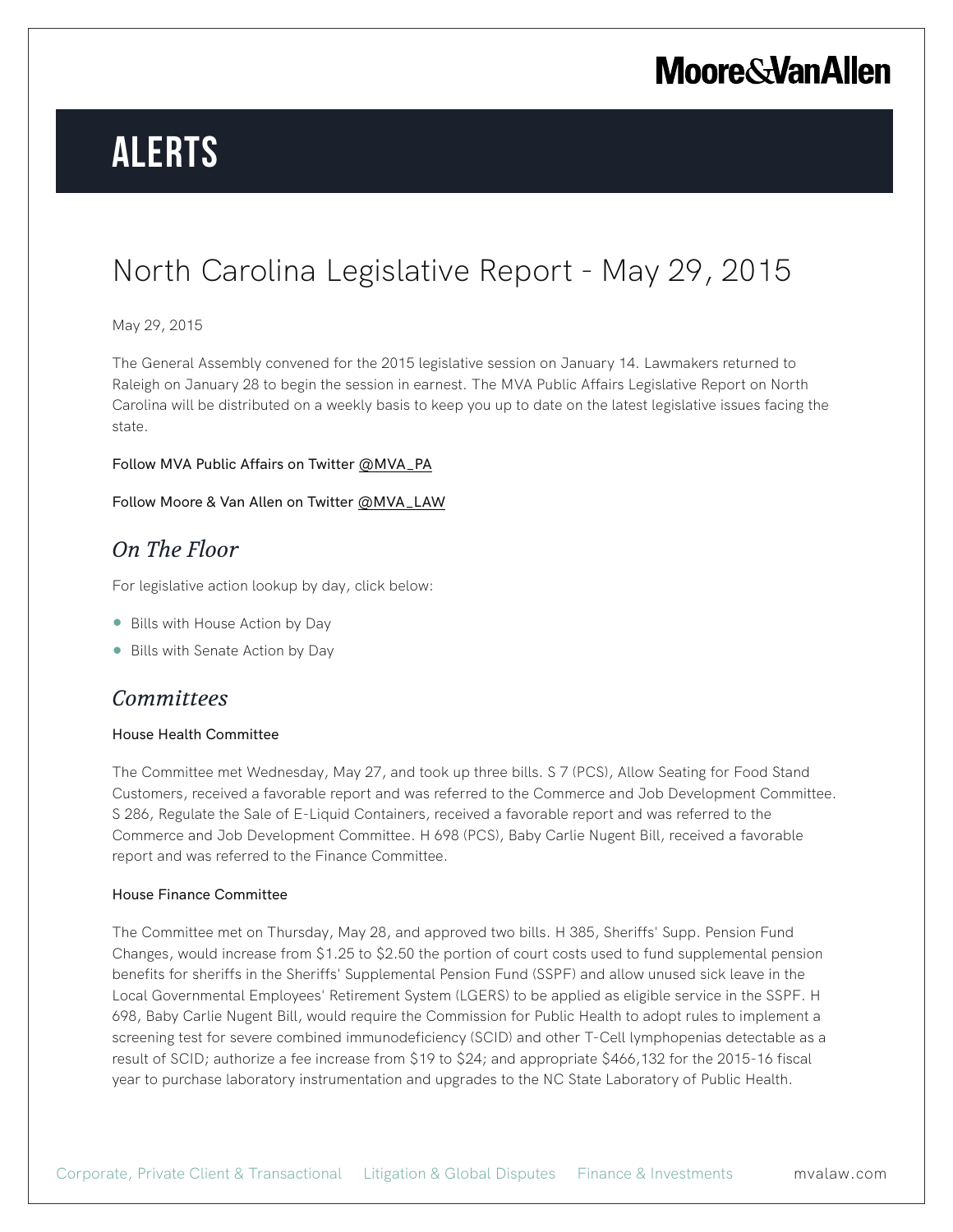## **Moore&VanAllen**

#### North Carolina Legislative Report - May 29, 2015

#### Senate Agriculture/Environment/Natural Resources Committee

The Committee met on Wednesday, May 27, and approved one bill. H 640, Outdoor Heritage Act, seeks to preserve North Carolina's outdoor heritage for future generations and amends various Wildlife Resources Commission laws.

#### Senate Appropriations Subcommittees

The Senate Appropriations subcommittees met this week to review target budget numbers and funding priorities. They will continue assembling their budgets next week. Senators are scheduled to take the budget up for a vote in the Senate Finance Committee and the Senate Appropriations Committee on June 9. The bill is scheduled be discussed on the Senate floor for final votes June 10 and 11.

#### Senate Finance Committee

The Committee met on Wednesday, May 27, and approved two bills. H 347, Graham, Buncombe Occ. Tax/ Stokesdale Fire, would modify the Graham County occupancy tax without changing the tax rate; authorize Buncombe County to levy an additional two percent occupancy tax and make other administrative changes; and authorize the Guilford and Rockingham County Boards of Commissioners, upon request of the Stokesdale Town Council, to hold a special election in the Stokesdale rural fire protection district for the purpose of increasing the allowable special tax rate for fire protection within that district from 10 cents to 15 cents. H 909, ABC Omnibus Legislation, would make numerous changes with respect to the State's alcoholic beverage control laws including the following: allowing for the sale of antique spirituous liquor; banning sales of powdered alcohol; authorize the Eastern Band of Cherokee Indians tribal alcoholic beverage control commission to issue certain permits; allow distillers to sell limited quantities of spirituous liquor to visitors to the distillery; allow for the sale of unfortified wine in "growlers"; make certain changes with respect to breweries; and allow the ABC Commission to issue additional guest room cabinet permits under limited circumstances.

### *In The News*

WRAL: McCrory vetoes same-sex marriage opt out for magistrates

Raleigh News & Observer: McCrory, Pope push bonds to GOP caucus

Charlotte Observer: Tech giants urge halt to green-energy freeze

WRAL: NC voting districts challenged again

Fayetteville Observer: Drilling starts in Hoke County to determine fracking possibilities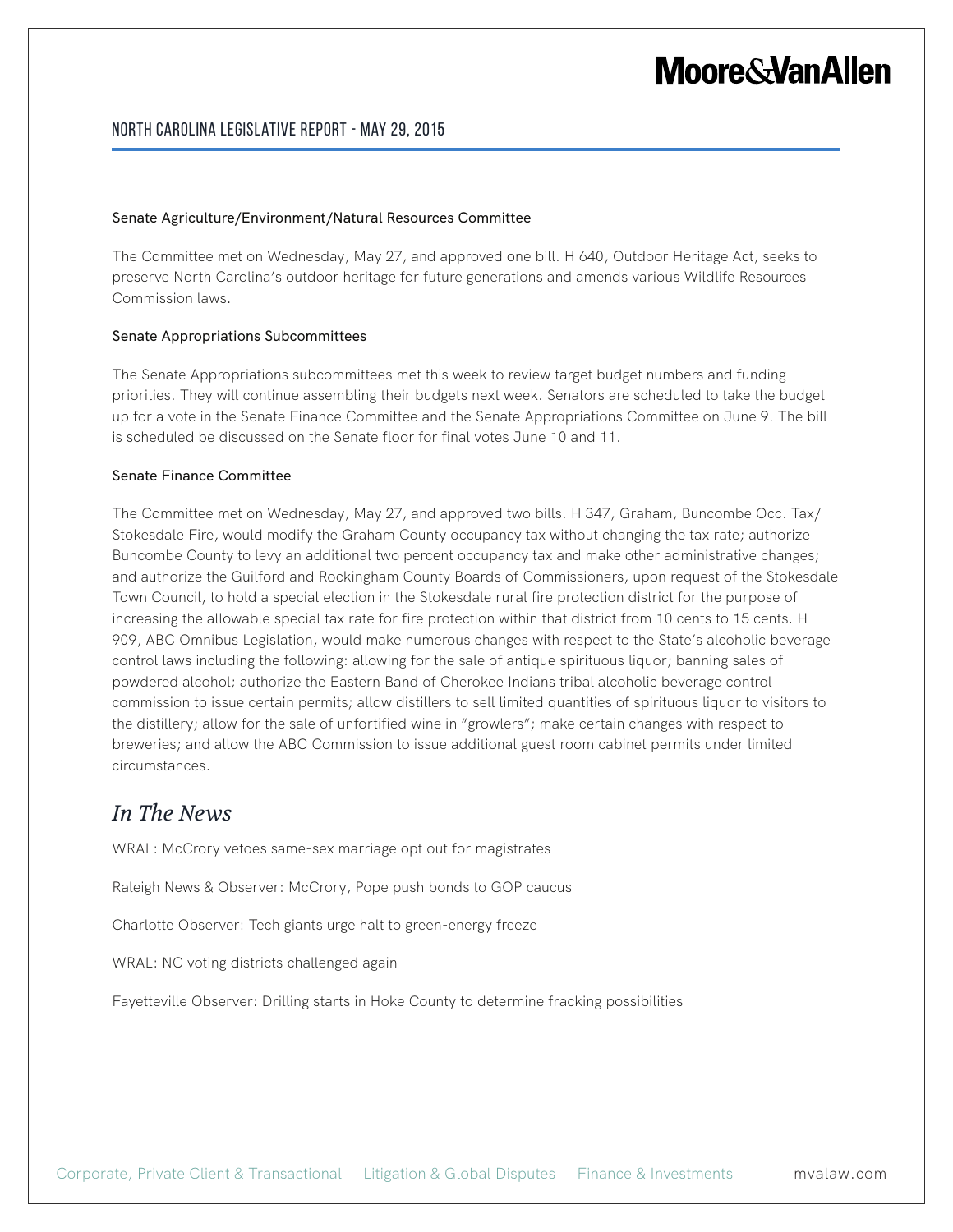## **Moore & Van Allen**

#### North Carolina Legislative Report - May 29, 2015

### *Calendar*

#### Mon, June 01, 2015

11:00 AM

Session Convenes (Senate)

Senate

7:00 PM

Session Convenes (House)

House

#### Tue, June 02, 2015

1:00 PM

Insurance (House)

Autism Health Insurance Coverage. (S676)

1228/1327 LB

1:00 PM

Judiciary II (House)

No Contact Order/No Expiration. (S60) Clarifying the Good Samaritan Law. (S154) Estate Planning/Uniform Trust Code. (S336)

421 LOB

#### Wed, June 03, 2015

10:00 AM

Agriculture/Environment/Natural Resources (Senate)

Agenda: to be determined